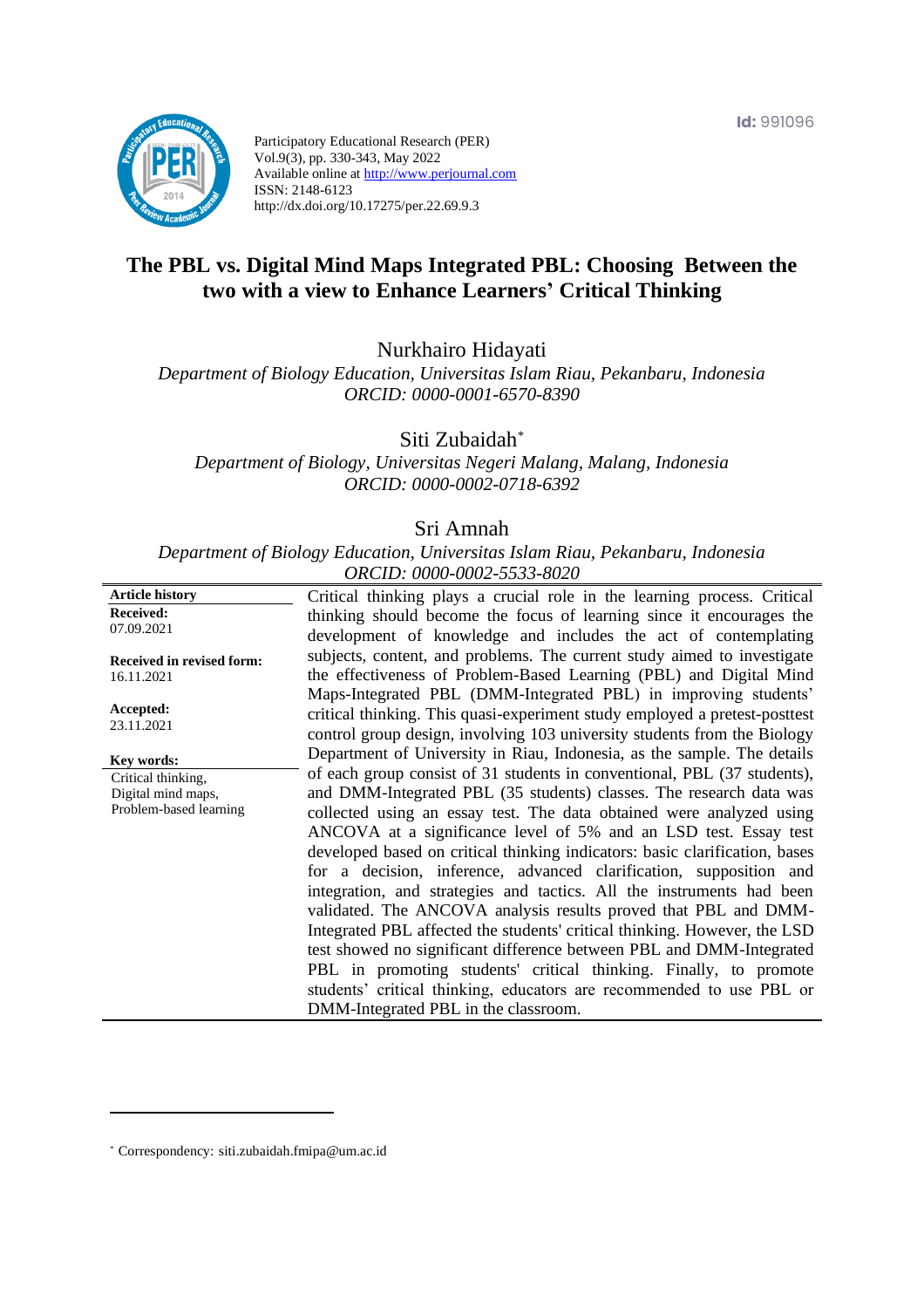### **Introduction**

Life in the 21st century demands a type of education that can provide learners with the mastery of various skills to succeed. The 21st century skills include critical thinking, communication, collaboration, creativity, life, and career skills. The learning process should carry out benefits to the students' life, to prepare learners to play prominent roles in society (Fong, Sidhu, & Fook, 2014). The learning process mentioned here is the one that is expected to be able to improve students' critical thinking. Problem-solving requires students to master learning content and engage in critical thinking, data analysis, conclusion, and decisionmaking processes. Therefore, students need to develop critical thinking skills (Zubaidah et al., 2018).

Critical thinking is the ability to identify and evaluate arguments by applying logical principles (Browne & Keeley, 2010; Facione, 1990; Lin, 2014). To think critically is to think rationally and reflectively to decide what to believe or what to do (Ennis, 2011; Kong et al., 2014; Von Colln-Appling & Giuliano, 2017). It also includes the act of contemplating subjects, content, and problems through analyses, assessment, and reconstruction of ideas to create logical movements (Papp et al.,2014). Critical thinking combines an individual's intellectual ability and attitudes (Yıldırım & Özkahraman,2011) to identify, make a plan, and execute the plan. The quality of an argument constitutes a crucial feature of critical thinking (Lin, 2014). However, according to Halpern (2003), critical thinking is more focused on cognitive skills.

Learners need to think critically to adapt to the changing era (Alper, 2010). Critical thinking should become the focus of learning since it encourages the development of knowledge (Klimovienė, Urbonienė, & Barzdžiukienė, 2006). Through activities such as involving intellectual skills to discuss complex issues (Wang & Woo, 2010) and predict the actions (Butler, Pentoney, & Bong,2017). In particular, university students require critical thinking skills to succeed at college, workplace, and society (Aksu, & Koruklu, 2015; Dwyer, 2017; Gojkov, Stojanović, & Rajić, 2014; McCormick, Clark, & Raines, 2015).

Numerous studies have discussed the definitions of critical thinking. Some approach the term from a more philosophical point of view (Fisher, 2001), while others attempt to explain the term from psychological aspects (Facione, 1990; Halpern, 2010). The philosophical definition of critical thinking emphasizes one's ability to challenge an assumption, evaluate an argument and information, and draw a correct inference (Fisher, 2001). On the other hand, psychologically, critical thinking refers to a broad range of thinking, including problemsolving, decision-making, hypothesis testing, etc. (Halpern, 2010). Critical thinking is defined as the ability to provide judgment to regulate self through interpretation, analysis, and conclusion drawing based on the evidence (Facione, 1990).

Critical thinking involves contextual tasks and problems (Bailin, 1999). Critical thinking is categorized as higher-order thinking consisting of six main indicators: interpretation, analysis, evaluation, inference, clarity, and self-regulation (Facione, 1990). Critical thinking is a process to provide a simple explanation, determine the basis of making a decision, make an inference, clarify the answer, create an assumption and integration, and organize strategies and tactics (Ennis, 2011). One of the key elements of critical thinking is someone's readiness to negotiate with a strong belief because that belief can be a barrier to other people's openmindedness (Butler, Pentoney, & Bong, 2017). Critical thinkers should be open-minded. They should be able to analyze their own thoughts, ask important questions, collect, and assess information relevant to the thinking (Özkahraman & Yıldırım, 2011).

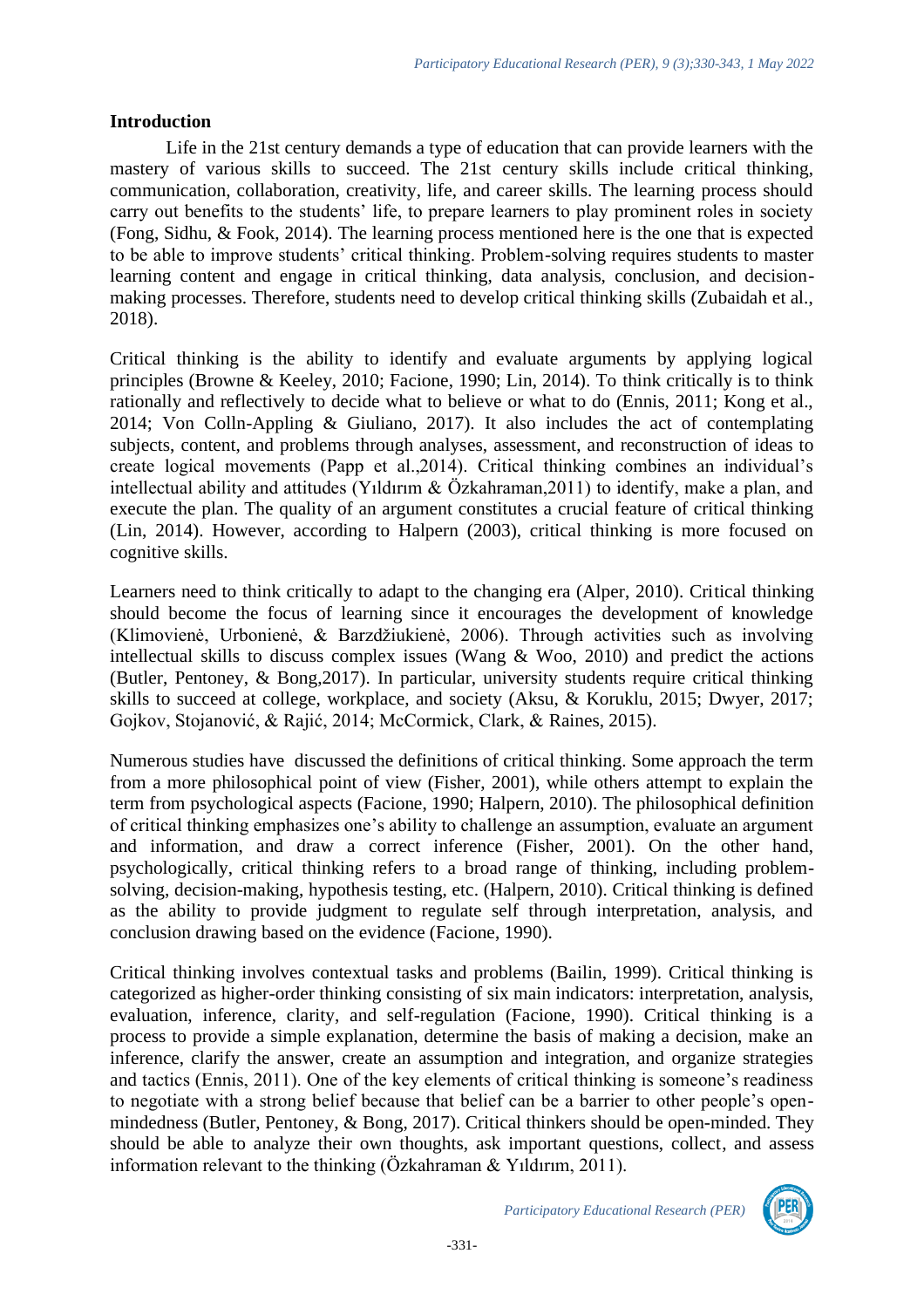Colleges or universities as an educational institution aim to prepare the graduates to become a member of a society equipped with excellent academic and professional abilities through critical thinking, and problem solving. Plenty of studies have suggested that Indonesian university students' critical thinking needs improvement (Dwijananti & Yulianti, 2010; Suparni, 2014). That phenomenon may result from several conditions, including the characteristics of the most passive students (Klimovienė et al., 2006) and the characteristics of the university inputs, which were probably lacking in critical thinking, too (Mahanal et al., 2016). Thus, the students' inadequacy to master critical thinking skills should be addressed immediately (Quitadamo, Faiola, Johnson, & Kurtz, 2008).

Due to the central role of critical thinking in learning and the students' inadequacy in mastering these skills, it is necessary to establish a solution to better the students' critical thinking. One of the reasonable efforts that can be made is to implement active learning strategies in the classroom (Kim et al., 2013). Active learning strategies are a series of actions that involve learners in an investigation to collect evidence and apply knowledge in strengthening an argument (Vong & Kaewurai,2016). One of which is Problem Based Learning (PBL).

PBL is a student-centered learning model that contains active learning strategies (Kong et al., 2014; Savery 2006). PBL also encourages students to use real-world issues as a context to learn how to think critically, solve a problem, acquire essential knowledge and concepts (Carriger, 2015; EL-Shaer & Gaber,2014) and learn or practice a range of graduate attributes (Tan, Koppi, & Field, 2016). Therefore, PBL can be implemented to guide the students to achieve the learning objective. By the end of the lesson, the students will solve the problem (Applin et al., 2011; Arends, 2012). The students will become the center of the learning process and thus have more initiative to ask questions, clarify, analyze, and solve problems (EL-Shaer & Gaber, 2014; Hu, Xing& Tu, 2018).

Generally, PBL in the classroom can be implemented through some stages, including problems analysis, independent study, and presentation of the analysis results (Arends, 2012; Hmelo-Silver, 2004). All the steps in PBL are based on an individual's participation in a learning process to enrich their knowledge. The underlying theories of PBL also include contextual theory, discovery theory, information analysis, cooperative learning, and constructivism theory (Hmelo-Silver, 2004; Savery 2006). Some constructivism principles that are relevant to PBL are (1) involving learners' active participation in a problem-solving process, (2) using real-world issues, (3) presenting the problems appropriately, (4) assigning teachers as the facilitator of students' independent study (Hmelo-Silver, 2004; Tseng, Chang, & Lou, 2012).

Several studies have suggested the effectiveness of PBL in improving learners' critical thinking (Gorghiu et al., 2015; Kek & Huijser, 2011; Kong et al., 2014; Mahmoud & Mohamed,2017; Niwa et al, 2016). Integration of PBL with mind maps is also believed to improve students' learning achievement (Hariyadi, Corebima, & Zubaidah, 2018). As mind maps provide a simple overview of complex information, students can understand the concepts' connections (Cuthell & Preston, 2008). Mind maps can help students study better, but they can also develop higher-order thinking in students (Farrand, Hussain, & Hennessy, 2002; Zubaidah et al.,2017).

Mind maps can be established in a digital form (Laampere, Matsak, & Kippar, 2006). This type of mind map is commonly known as a digital mind map (DMM). DMM is a technology-

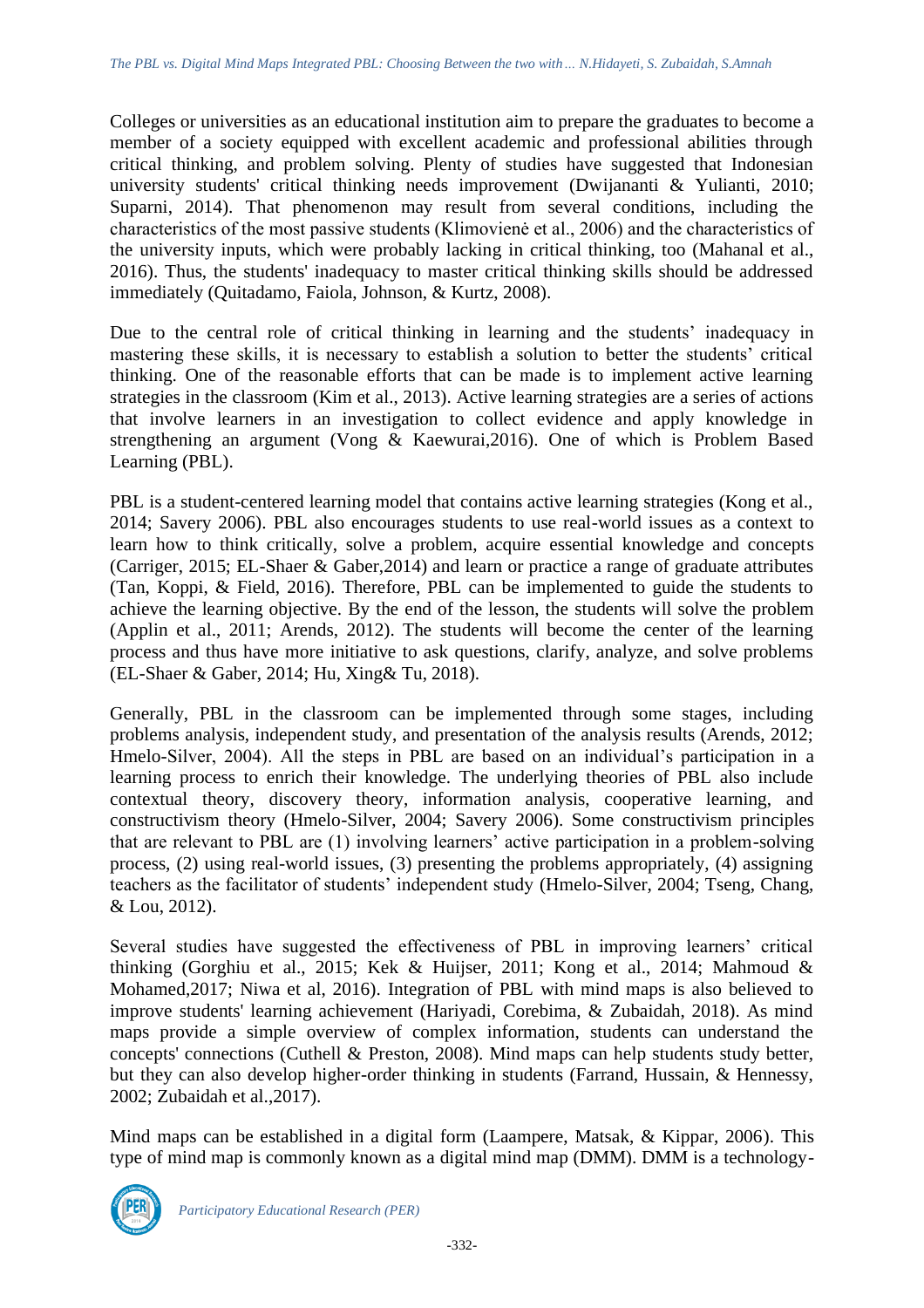based application that allows an individual to explore and represent ideas and learn cognition distribution (Faste & Lin, 2012). DMM offers more than learning in a mere physical class. Instead, it provides learners with efficient and dynamic learning to develop and organize their ideas using higher-order thinking skills. This technological information tool allows unlimited access to any knowledge so that students can apply their ideas and innovate (Qi, 2018; Wei, He, & Huang, 2018) and provide a good influence on the teacher's way of thinking and develop various other skills (Yilmaz, 2021).

DMM appears as a set of digital hierarchical graphs with color, number, font, and image choices. Each idea creates branches, including subcategories, and examples are drawn logically from ideas (Papushina et al., 2017; Simonova, 2015). Mind maps can help students explore ideas. They can also motivate students to get involved in a process where a higher level of cognition is needed (Noonan, 2012; Rosciano, 2015). DMM is an information technology-based application that can explore and represent concepts (Faste & Lin, 2012; Jbeili, 2013). Unlike paper-based mind maps, DMM is more time-friendly due to its features that ease the process of correcting errors (Jbeili, 2013). DMM also allows learners to explore as many ideas as possible on the map to build their knowledge (Spencer, Anderson, & Ellis, 2013).

The integration of PBL and DMM can hopefully provide a significant opportunity for students with different learning styles and characteristics to use various learning strategies (Jbeili, 2013) and graphic representation in a brainstorming activity (Buzan, 2011). Papushina, Maksimenkova, and Kolomiets (2017) explain that connecting images with concepts involves a lot of creativity. The consistent interface and the hide-and-show feature of DMM can help students concentrate on a specific idea and avoid visual chaos. Students can store various information as files that can be easily picked up. Digital learning has been proven to motivate learners by creating a more fun learning atmosphere (Qi, 2018; Osman & Kaur,2014). The use of multimedia (video, audio, and animation) has been suggested to improve learners' understanding despite their different learning styles (Papushina et al., 2017). The present study aimed to investigate the effects of PBL and DMM-Integrated PBL on students' critical thinking. Research hypothesis in this direction is shaped as follows: there are differences in student critical thinking between PBL and DMM-Integrated PBL.

# **Methods**

# *Research Design*

This experimental research employed a pretest-posttest control group design. The independent variables were the learning models, and the dependent variables were critical thinking level.

# *Research Sample*

The current research was conducted at Universitas Islam Riau, Indonesia. The research population consisted of all biology students. Based on the result of a 30-item multiplechoice test administered before the study, three groups of students with the same academic abilities were selected. Each of the groups consisted of conventional classes (31 students), PBL (37 students), and DMM Integrated PBL (35 students). The number of samples is 103 students.

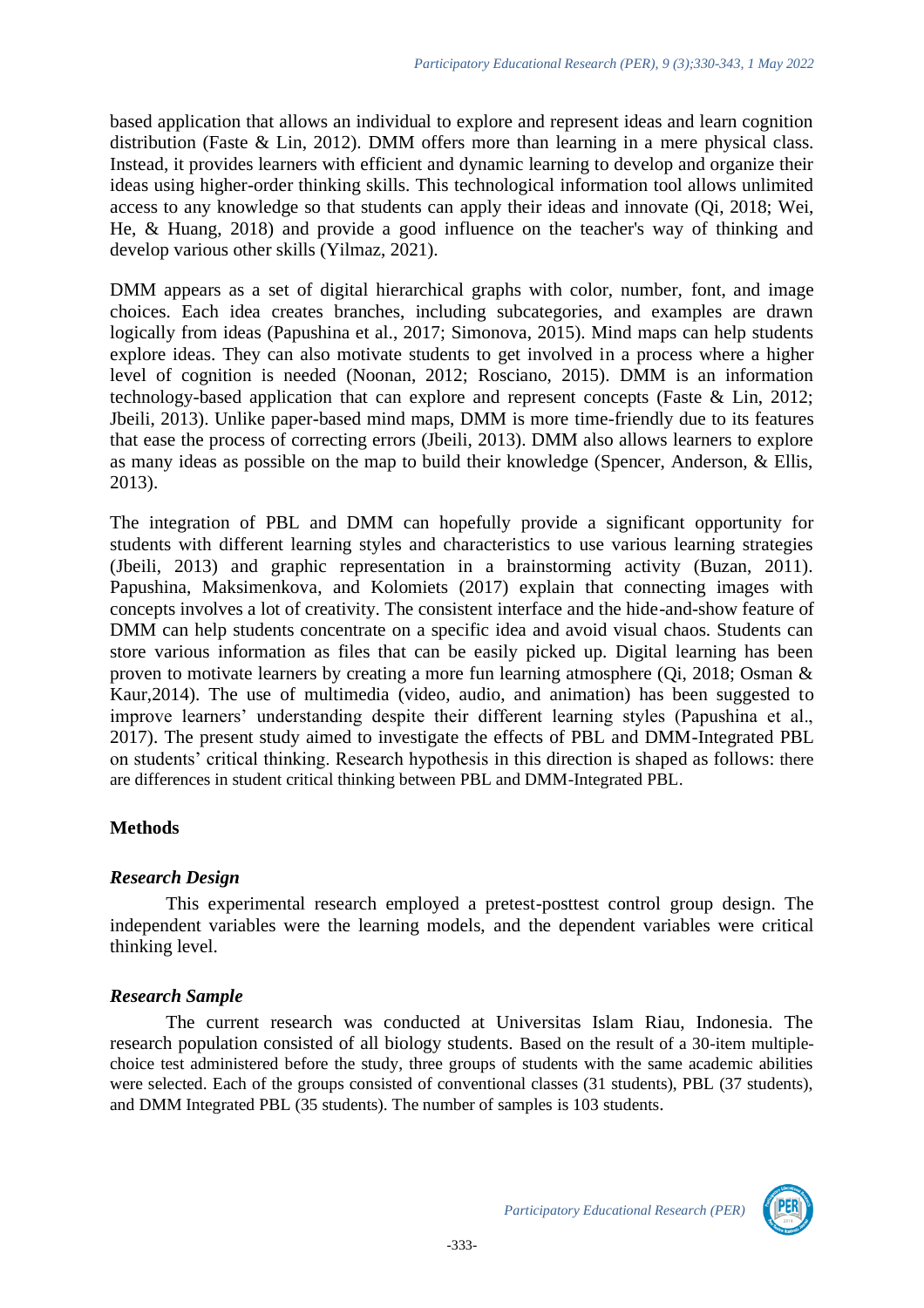#### *Research Instruments and Procedures*

The current research used a syllabus, lesson plans, students' worksheets, and a test as the instruments on the topic of the circulatory system, excretory system and respiratory system. The students' critical thinking was evaluated using an 18-item essay test developed based on critical thinking indicators suggested by Ennis (2011): basic clarification, bases for a decision, inference, advanced clarification, supposition and integration, and strategies and tactics. This test is used to measure students' critical thinking skills. The test used has been tested for reliability with a score of 0.837 and the validity test also shows that this test is valid.

All the instruments had been validated before they were used in the field. Each instrument's validity score was recorded as follows: 95.42 (valid) for the lesson plans and 94.58 (valid) for the students' worksheets. The instrument's validity score is obtained through a validation sheet that has been filled in by the validator by giving a score to the instrument used. A Pearson product-moment test was performed to test the reliability of critical thinking. The results suggested that tests were reliable, with a score of 0.837 for critical thinking.

The learning process was carried out in a semester (sixteen weeks). During the process, the participants were divided into a small group of three or four. Each of the treatment groups experienced different kinds of learning. The conventional group of students mostly held a discussion and attended the lecturer's presentation who played a dominant role in the classroom. Meanwhile, in the PBL classroom, learning was executed in five stages: (1) the students worked on a problem stated on the worksheet, (2) the students were required to search information relevant to the problems, (3) the students were engaged in a discussion and a collaborative activity to solve the problem, (4) the students wrote a report and shared the results to other classroom members, (5) at the end of the session, the lecturer provided some feedback and together with the students concluded the lesson.

Unlike the PBL and conventional groups of students, the DMM-Integrated PBL students had to (1) organize a digital mind map (DMM) to review their background knowledge and connect it with the concepts they were going to learn, (2) formulate problems, (3) work in a group to prepare references that could support their solutions to the problems, (4) discuss the most appropriate solutions and add more details to the DMM where necessary, (5) write a report and present the findings to the peers, (6) analyze and evaluate the problem-solving process.

### *Data Analysis*

Some prerequisite tests were conducted on the research data to test the normality (Kolmogorov-Smirnov test) and the homogeneity (Levene - test) of the data with a level of significance p > 0.05. The normality test result on the students' critical thinking showed that the data were distributed normally with p-values of 0.097. The data had also been proven homogeneous with a p-value $\alpha$  ( $\alpha = 0.05$ ). Students' answers to the critical thinking test were scored according to the scoring guidelines. As an example. Score 4, if formulate the question correctly, identify criteria to properly consider possible answers, complete the explanation or answer with examples. Score 3, if formulate the question correctly, identify criteria to properly consider possible answers and unable to complete explanation with examples. Score 2, if formulating the question correctly but the criteria used to provide an explanation are not appropriate. Score 1, when formulating a question but it is not correct and unable to consider possible answers and is not accompanied by examples. Score 0, if unable to formulate questions. The research hypotheses were then examined using ANCOVA at a significance level of 5%. The covariates in this study are pretest values. Pretest was used to control variables that cannot be controlled by the researcher. If the

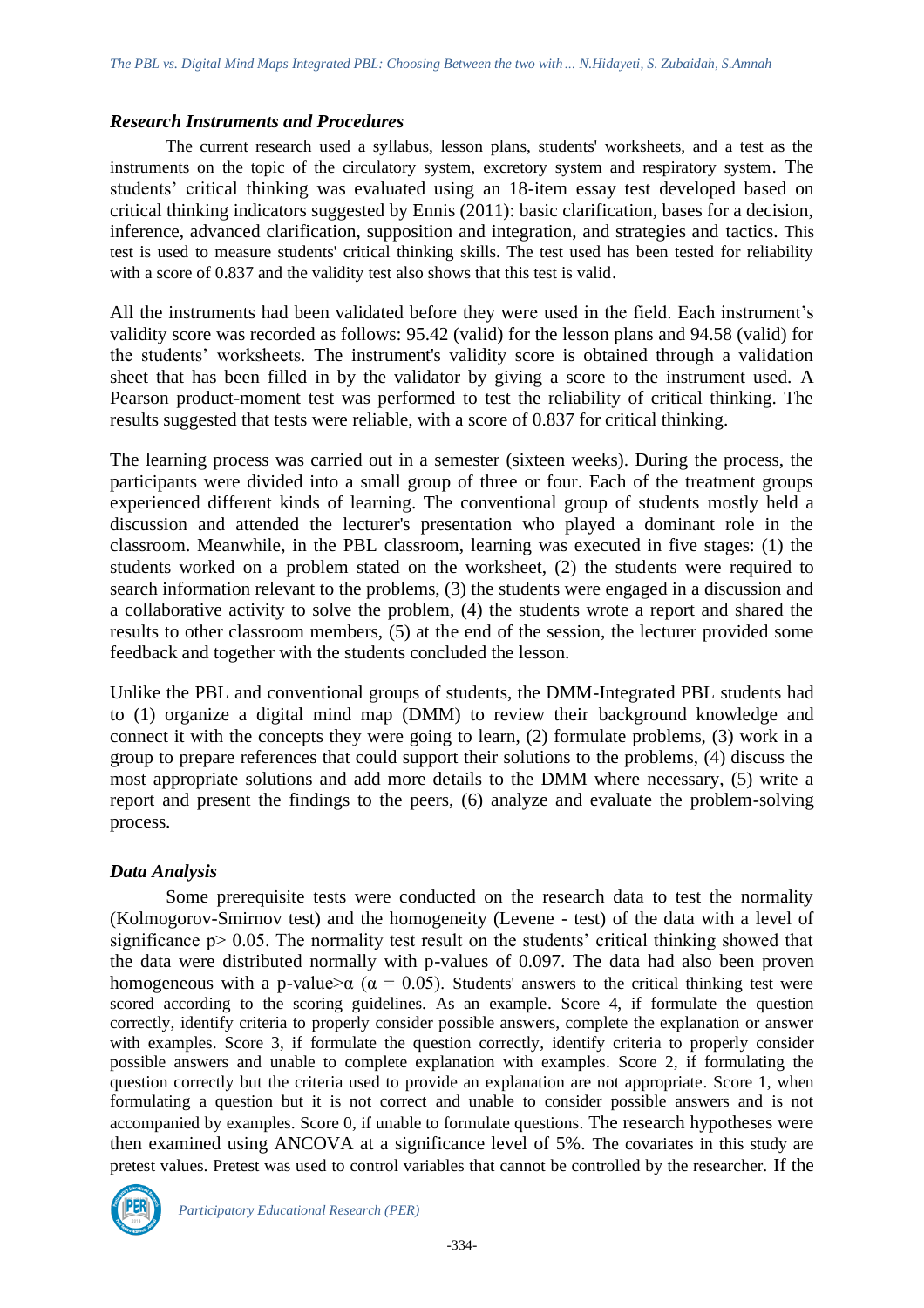results were significant, the data were further analyzed using the LSD (Least Significance Different) test.

### **Result**

The students' critical thinking score was calculated based on the results of the students' post-test result. There were six aspects evaluated in critical thinking. The comparison of scores obtained by the conventional, PBL, and DMM-Integrated PBL was presented in Figure 1.



**Figure 1.** Students' critical thinking scores

Figure 1 suggested that the highest score of critical thinking was observed in the DMM-Integrated PBL class, followed by the PBL and conventional classes. The critical thinking aspect that ranked first was basic clarification. This finding indicated that the students were able to formulate problems relevant to the contexts presented to them. The above procedure can occur because students are able to formulate problems based on the situation (for example, high blood pressure or hypertension symptoms). The example of student answers can be seen in Table 1.

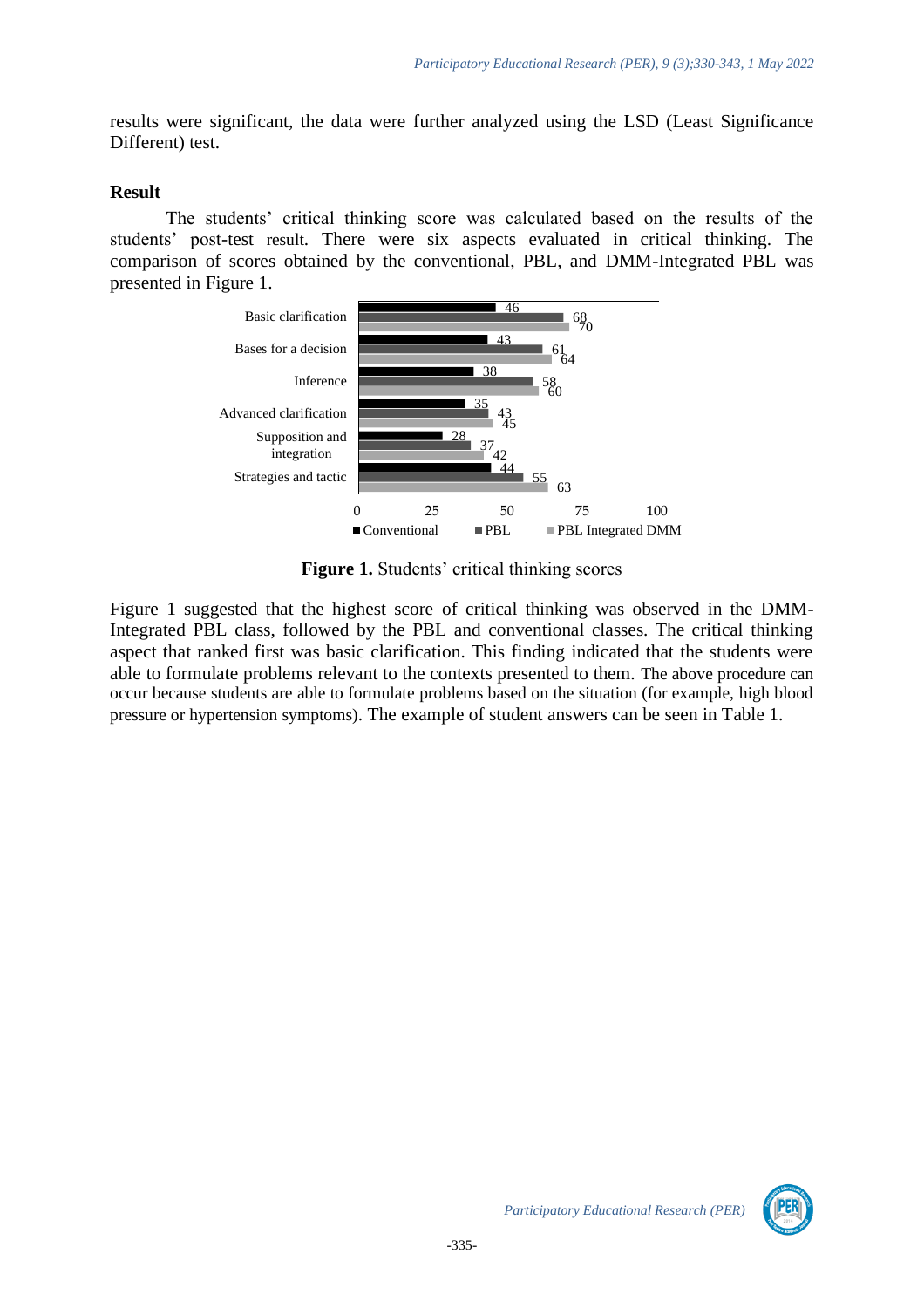#### **Table 1.** The example of student answers

#### **Question:**

Laura is a new student with a variety of activities. This busyness keeps her from having regular exercise, and she has no choice except to consume fast food. Laura felt unwell these few days and checked herself into a doctor. After examination, it was found that Laura's blood pressure was 132/84 mmHg, and she gained rapid weight, approximately 8 kg. The doctor said that Laura's blood pressure was at a pre-hypertension level and could develop into hypertension. Formulate one question based on the conditions above! Then determine the possible answers accompanied by examples!

#### **Answer**

| 11 Rumman pertanyaan:                                                                |
|--------------------------------------------------------------------------------------|
| "Bagaimana cara mencegah texanan darah Laura yang berada pada kategori prehipertehsi |
| agar sidau berhembang menjadi hipertensi?"                                           |
| 2 Kriteria jawaban dan contoh:                                                       |
| Cara mencegah tenanan darah yang berada pada kategori prempertensi agar tidak berkem |
| bang menjadi hipertemi; yaitu:                                                       |
| a Jaga beras badan tetap dalam rentang ideal                                         |
| no Jika obesitas, maur menurunkan berat badan pertu dilamunan agar tekanan darah     |
| lebih terumdali.                                                                     |
| b. Olahraga terneur                                                                  |
| no Lausuan olahraga seridamiya 30 menir /hari atau 150 menir /minggu, seperti jalan  |
| cepas, Lan, bersepeda, berenang, dill                                                |
| C. Atur nonsumsi makanan dengan mengansumsi mananan yang sehat                       |
| 10 Memperbanyan asupan sayuron, bunh-bunhan, mananan sumber protein rendah           |
| Lemau (sciptori inani tahu, dan tempe), biji-bijian (seperti gandum), pilih produu   |
| susu tendah temak dan basas asupan mananan yang mengandung temak jenuh               |
| Sepern mananan yang digoreng dan junu pood                                           |
| d. Mengurangi konsumi maunnan yang mengandung garam atau natrum tinggi               |
| no batasi asupan hattium hanya sebesar 2400 mg atau setara dengan 6gr garam          |
| (sembar 1 sendou teh). Kurangi bambahan garam pada makanan dan batasi                |
| nonsumi mananan kinggi haltum. seperti mananan kemasan, mananan Kolengo              |
| dan mananan olahan (makanan beun).                                                   |
| e. Batar konsumsi minuman beratkohol dan berhempi merokok                            |
| F. Laxukan pemeriksaan tekanan darah secara rutin                                    |
|                                                                                      |

1.Question Formulation: How to prevent Laura's blood pressure in the pre-hypertension category so as not to develop into hypertension?

2.Answer Criteria:

Laura should make several efforts to keep her blood pressure within normal limits, such as: maintaining weight within the ideal range; doing regular exercise; consuming healthy foods such as vegetables, fruits, low-fat protein sources; reducing the consumption of foods containing high sodium; and doing regular blood pressure checks.

The results of the ANCOVA analysis were depicted in Table 2.

| <b>Source</b>      | <b>Type III Sum</b>   | df | <b>Mean</b><br><b>Square</b> | F       | Sig. |
|--------------------|-----------------------|----|------------------------------|---------|------|
| Corrected Model    | 9479.243 <sup>a</sup> | 3  | 3159.748                     | 68.601  | .000 |
| Intercept          | 3476.244              | 1  | 3476.244                     | 75.472  | .000 |
| Xcritical thinking | 5186.712              | 1  | 5186.712                     | 112.608 | .000 |
| Class              | 4571.256              | 2  | 2285.628                     | 49.623  | .000 |
| Error              | 3316.306              | 72 | 46.060                       |         |      |
| Total              | 223326.075            | 76 |                              |         |      |
| Corrected Total    | 12795.548             | 75 |                              |         |      |

| Table 2. The results of the ANCOVA analysis on students' critical thinking |  |
|----------------------------------------------------------------------------|--|
|----------------------------------------------------------------------------|--|

a. R Squared  $= .741$  (Adjusted R Squared  $= .730$ )

Table 2 indicated a significant difference between the learning models in enhancing students' critical thinking (F-calculated = 49.623 and p-value = 0.000). As p-value  $\alpha$  ( $\alpha$ =0.05). The significance of each treatment's effects on the students' critical thinking was examined using the LSD test. The results of the test were depicted in Table 3. The results of the LSD test

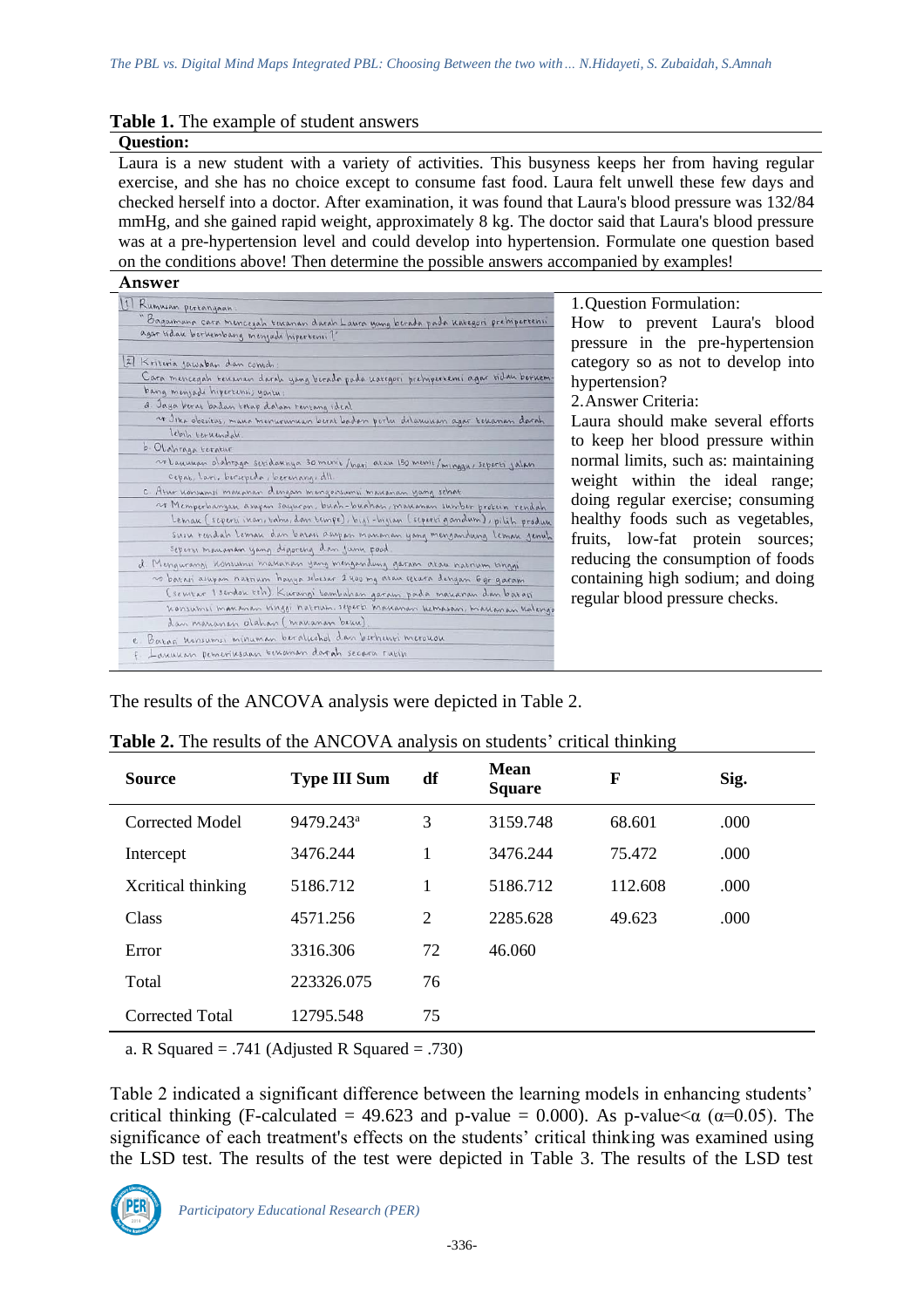showed no statistically significant difference in critical thinking between DMM-Integrated PBL and PBL groups. However, Table 3 indicated that students' conventional group achieved significantly lower than the other two groups in critical thinking.

| <b>Class</b> | <b>Prefest</b> | <b>Posttest</b> | <b>Diff</b> | <b>Score</b><br><b>Increase</b> | Average<br><b>Score</b> | <b>Notation</b> |
|--------------|----------------|-----------------|-------------|---------------------------------|-------------------------|-----------------|
| Conventional | 26.45          | 41.04           | 14.58       | 55.13%                          | 40.65                   |                 |
| PBL          | 25.98          | 55.81           | 29.84       | 114.86%                         | 55.94                   |                 |
| PBLDMM       | 25.93          | 58.90           | 32.97       | 127.18%                         | 59.08                   |                 |

**Table 3.** The Results of the LSD test on students' critical thinking

### **Discussion and Conclusion**

The critical thinking aspect that ranked first was basic clarification. At the basic clarification stage, the students could create multiple interpretations through goals formulation, data selection and examination, and the representation of final conceptualization (Fonseca & Arezes, 2017). Meanwhile, the last place was occupied by supposition and integration. This finding showed that the students could not support their decisions with appropriate reasons or judgment based on relevant theories and facts. Most of the students were unable to decide what a patient might have after they were given the symptoms of pancreatic cancer (e.g., pain on the right side of the abdomen and white stool after consuming high-fat food). That phenomenon is because they could not construct their knowledge based on the theories and facts. Similarly, the study conducted by Amrous and Nejmaoui (2016) proved that students' critical thinking skills, in general, did not yet cover the ability to construct and evaluate arguments. Therefore, their supposition and integration skills were lacking because they failed to consider other logical reasons to support the decision (Ennis, 2011).

Each of the treatment groups in this study achieved differently in critical thinking. The different types of learning processes they experienced might contribute to the result. The students in the conventional group were mostly passive because of the lecturer's dominant role. Student-centered learning process makes students better their achievements including attitudes compared to traditional learning. One example of student-centered learning is problem-based learning (Emanet & Kezer, 2020). They could not think critically since they found some difficulties in seeing the relevance of the presented topics. When learners are only required to receive information from the lecturer, they are trained to be good at memorizing content instead of mastering the ability to diagnose a problem, think about the solution, and create a culture of innovation (Imran, Shamsi, Singh, Goel, Sharma & Panesar, 2015; Şen & Sari, 2018). In contrast, the students in the PBL and DMM-Integrated PBL were more skillful in formulating problems. The students asked many higher-order level questions that could promote their critical thinking (Chikiwa & Schäfer, 2018; Hidayati, Zubaidah, Suarsini, & Praherdhiono, 2020).

PBL was more effective than conventional learning in promoting students' critical thinking (Gorghiu et al., 2015; Niwa et al., 2016). Unlike conventional learning, the PBL process allows students to discuss real problems and try to figure out the solutions in groups. Learners, in this case, are faced with cognitive conflicts. Thus, they are imposed to a situation where they have to interact with their environment and learn from experiences to construct new knowledge (Hmelo-Silver, 2004; Savery, 2006). Also, they need guidance from the teacher as a facilitator (Van Blankenstein, Dolmans, Van der Vleuten, & Schmidt, 2011; Wijnen, Loyens, & Schaap, 2016). PBL can be initiated by learners' hesitation on an ill-

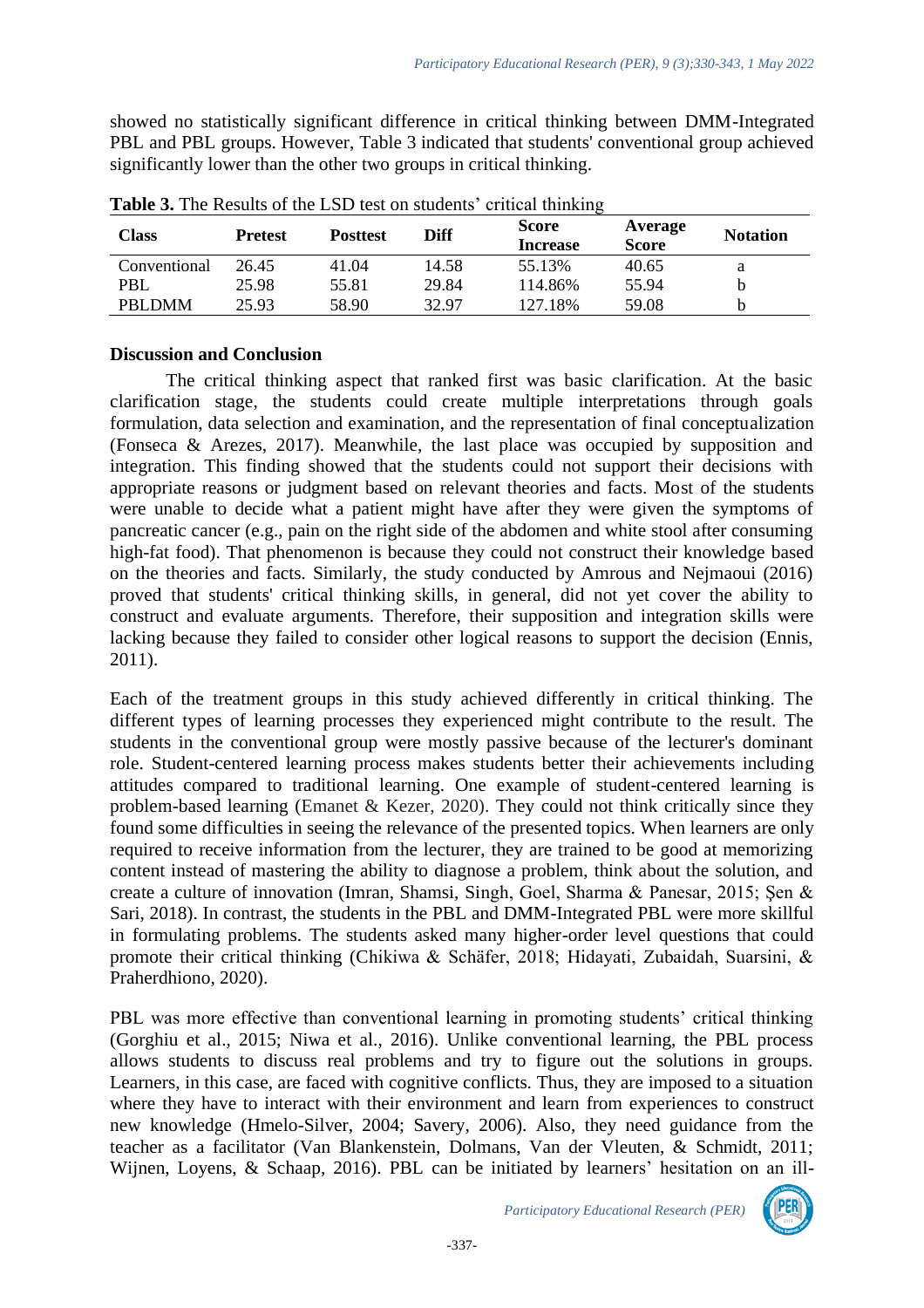structured problem, thus encouraging the students to analyze, synthesize, and manipulate it. The ill-structured problem, in other words, has raised the students' curiosity to solve it (Carriger, 2015). In PBL, students are empowered to do research, integrate theories and practices, and apply knowledge and skills to discover a solution to a problem (Kong et al., 2014)

Both PBL and DMM-Integrated PBL contain authentic problems that require students' higher-order thinking to figure out a solution to a problem (Hu, Xing & Tu, 2018; Savery 2006). In contrast, conventional learning is more dominated by lecturer's explanations and presentations on a particular topic. The PBL and DMM-Integrated PBL students have the same opportunity to explore their ideas and challenge themselves to think critically. During the process, the students are actively engaged in a brainstorming activity, discussion sessions, and reflection because cooperative learning positively affects students' critical thinking skills (Erdogan, 2019).

Also, through PBL and DMM-Integrated PBL, the students are guided to decide or find a solution in this case (Shishigu, Hailu & Anibo, 2018). Making a decision is critical thinking (Ennis, 2011; Papp et al.,2014; Von Colln-Appling& Giuliano, 2017). Therefore, PBL and DMM-Integrated PBL are effective in improving students' critical thinking.

Statistically, there was no significant difference found between PBL and DMM-Integrated PBL in critical thinking. Both classes follow similar stages of learning. The students in both groups are required to study independently. They need to collect information from various sources to figure out which solutions suit the problems. Every student comes to the classroom with different findings and then is required to share the information with other students in a discussion (Hmelo-Silver, 2004; Wijnen, Loyens, & Schaap, 2016).

PBL and DMM-Integrated PBL has been proven to improve students' critical thinking. The development of students' critical thinking should become one of the main focuses of 21stcentury education. To succeed in the workplace and to be accepted in society, students also need to possess creative thinking (Ersoy & Başer, 2014; Fuad et al., 2017; Yusnaeni, Corebima, Susilo, & Zubaidah, 2017) and good attitudes (Bachtiar et al.,2018).

The study results indicated that PBL and DMM-Integrated PBL affected students' critical thinking. Integrated PBL are better at promoting students' critical thinking compared to conventional learning. Therefore, it is recommended to implement these learning models in the classrooms. That is to prove why there was no significant difference found between Problem Based Learning (PBL) and Digital Mind Map (DMM)-Integrated PBL groups in enhancing students' critical thinking.

# **Acknowledgment**

Our deepest gratitude goes to Universitas Islam Riau, Indonesia

# **References**

- Aksu, G., & Koruklu, N. (2015). Determination the Effects of Vocational High School Students' Logical and Critical Thinking Skills on Mathematics Success. *Eurasian Journal of Educational Research*, *59*, 181-206.
- Alper, A. (2010). Critical thinking disposition of pre-service teachers. *Education and Science, 35* (158), 14-27.

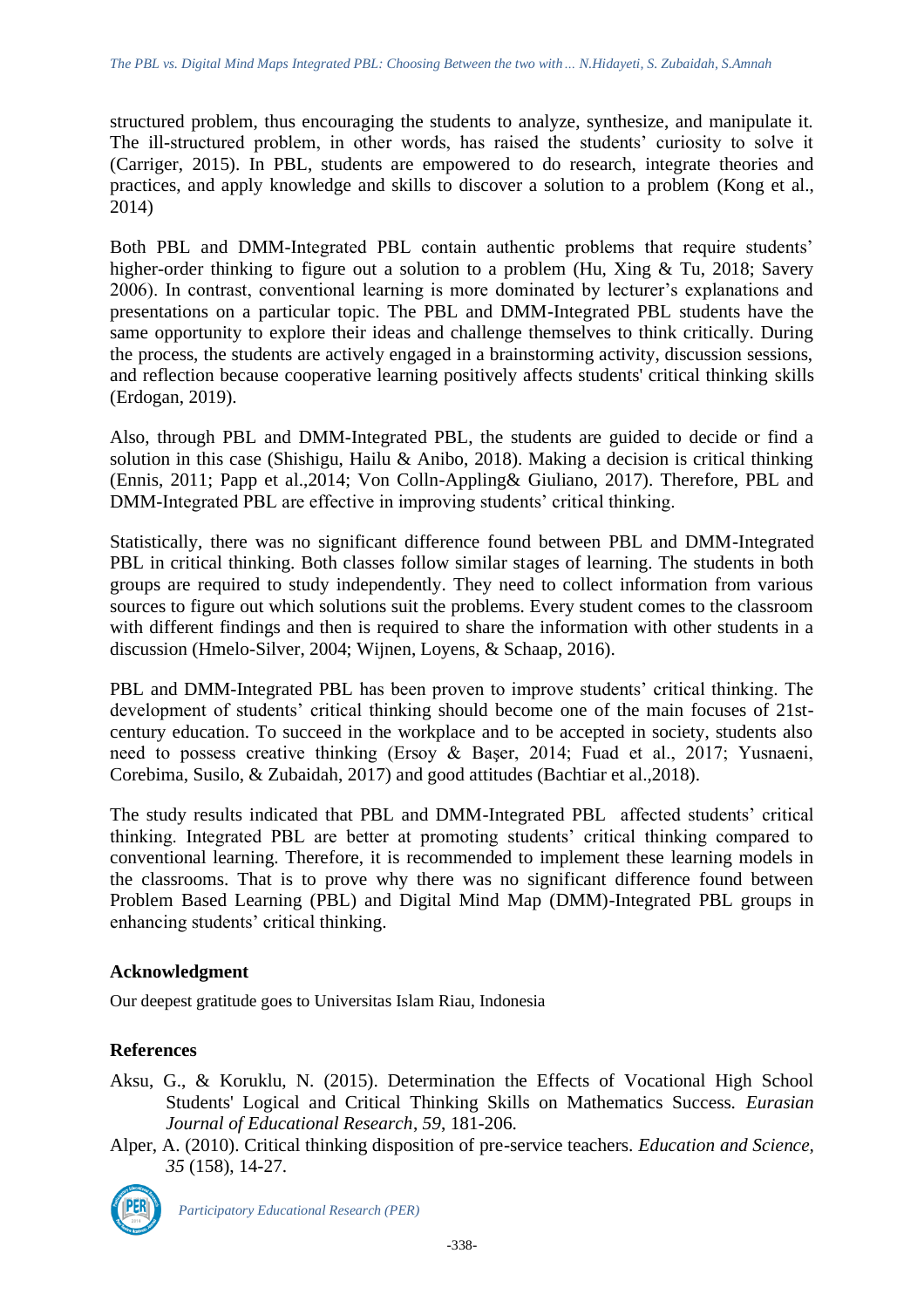- Amrous, N., & Nejmaoui, N. (2016). A developmental approach to the use of critical thinking skills in writing: the case of Moroccan EFL university students. *Arab World English Journal (AWEJ)*, 142–156.
- Applin, H., Williams, B., Day, R., & Buro, K. (2011). A comparison of competencies between problem-based learning and non-problem-based graduate nurses. *Nurse Education Today, 31*(2), 129–134.
- Arends, R.I. 2012. *Learning to Teach*. New York. McGraw-Hill
- Bachtiar, S., Zubaidah, S., Corebima, A. D., & Indriwati, S. E. (2018). The spiritual and social attitudes of students towards integrated problem based learning models. *Issues in Educational Research, 28*(2), 254–270.
- Bailin, S., Case, R., Coombs, J. R., & Daniels, L. B. (1999). Conceptualizing critical thinking. Journal of Curriculum Studies, 31(3), 285–302
- Browne, M. N. & Keeley, S. M. (2010). *Asking the right questions: A guide to critical thinking*. 10thed. New Jersey: Prentice-Hall.
- Butler, H. A., Pentoney, C., & Bong, M. P. (2017). Predicting real-world outcomes: Critical thinking ability is a better predictor of life decisions than intelligence. *Thinking Skills and Creativity, 25*, 38–46.
- Buzan, T. 2011. *Learn to Mind Maps Book*. Retrieved from http://www.tonybuzan.com/about/mind-
- Carriger, M. S. (2015). Problem-based learning and management development Empirical and theoretical considerations. *International Journal of Management Education, 13*(3), 249–259.
- Cheng, S. C., She, H. C., & Huang, L. Y. (2018). The impact of problem-solving instruction on middle school students' physical science learning: Interplays of knowledge, reasoning, and problem solving. *Eurasia Journal of Mathematics, Science and Technology Education, 14*(3), 731–743
- Chikiwa, C., & Schäfer, M. (2018). Promoting critical thinking in multilingual mathematics classes through questioning. *Eurasia Journal of Mathematics, Science and Technology Education, 14*(8).
- Cuthell, J., & Preston, C. 2008. Multimodal Concept Mapping in teaching and learning: A MirandaNet Fellowship project. *Technology and Teacher Education Annual, 19*(3)
- Dwyer, C.P. (2017). To teach or not to teach critical thinking: A reply to Hubner and Kuncel. *Thinking Skills and Creativity, 26*, 92-95.
- Dwijananti, P., & Yulianti, D. (2010). Development of students' critical thinking ability through learning problem based instruction in environmental physics courses. *Jurnal Pendidikan Fisika Indonesia, 6*, 108–114.
- EL-Shaer, A., & Gaber, H. (2014). Impact of problem-based learning on student critical thinking dispositions, knowledge acquisition, and retention. *Journal of Education and Practice, 5*(14), 74–85.
- Emanet, E. A., & Kezer, F. (2020). The effects of student-centered teaching methods used in mathematics courses on mathematics achievement, attitude, and anxiety: a metaanalysis study. *Participatory Educational Research*, *8*(2), 240-259.
- Ennis, R.H. (2011). The nature of critical thinking: an outline of critical thinking dispositions and abilities. Retrieved from [http://faculty.education.illinois.edurhennis/documents.](http://faculty.education.illinois.edurhennis/documents) TheNatureofCriticalThinking\_51711\_000.pdf
- Erdogan, F. (2019). Effect of cooperative learning supported by reflective thinking activities on students' critical thinking skills. *Eurasian journal of educational research*, *19*(80), 89-112.

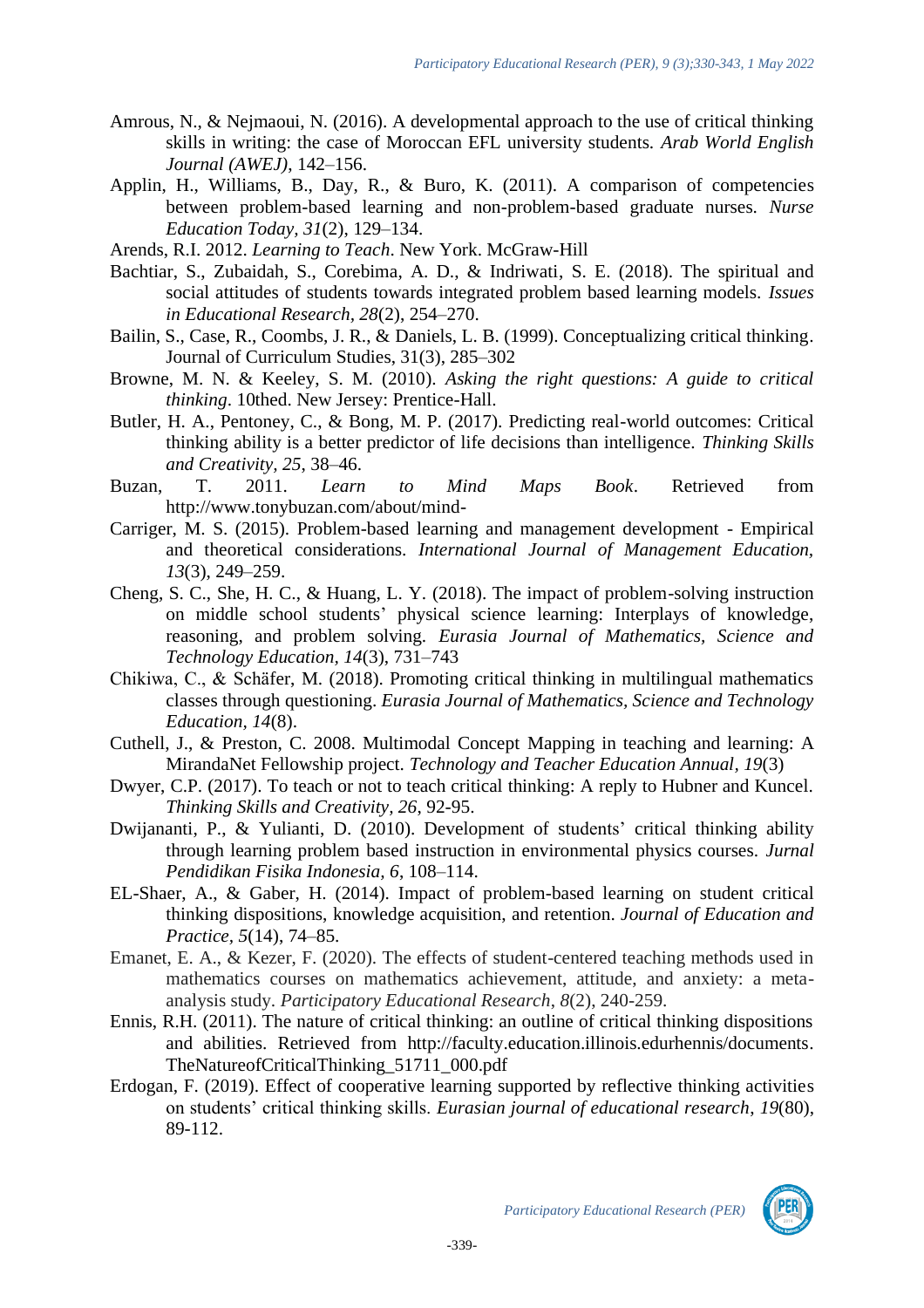- Ersoy, E., & Başer, N. (2014). The effects of problem-based learning method in higher education on creative thinking. *Procedia - Social and Behavioral Sciences, 116*, 3494– 3498.
- Facione, P. A. (1990). Critical thinking: A statement of expert consensus for purposes of educational assessment and instruction. Research Findings and Recommendations. Retrieved from [http://eric.ed.gov/?id=ED315423i.](http://eric.ed.gov/?id=ED315423i)
- Farrand, P., Hussain, F., & Hennessy, E. (2002). The efficacy of the mind map study technique. *Medical education, 36*(5), 426-431
- Faste, H., & Lin, H. (2012). The untapped promise of digital mind maps. *Proceedings of the SIGCHI Conference on Human Factors in Computing Systems* (pp. 1017-1026). ACM.
- Fisher, R. (2001). Philosophy in primary schools: fostering thinking skills and literacy. *Reading*, *35*(2), 67-73.
- Fong, C. J., Kim, Y., Davis, C. W., Hoang, T., & Kim, Y. W. (2017). A meta-analysis on critical thinking and community college student achievement. *Thinking Skills and Creativity, 26*, 71–83.
- Fonseca, L., & Arezes, S. (2017). A didactic proposal to develop critical thinking in mathematics: The case of Tomás. *Journal of the European Teacher Education Network*, *12*, 37-48.
- Gojkov, G., Stojanović, A., & Rajić, A. G. (2015). Critical thinking of students–indicator of quality in higher education. *Procedia-Social and Behavioral Sciences*, *191*, 591-596.
- Gorghiu, G., Drăghicescu, L. M., Cristea, S., Petrescu, A. M., & Gorghiu, L. M. (2015). Problem-based learning-an efficient learning strategy in the science lessons context. *Procedia-social and behavioral sciences*, *191*, 1865-1870.
- Halpern, D. F. (2003). *Thought and knowledge: An introduction to critical thinking* (4th ed). Mahwah: Lawrence Erlbaum Associates.
- Hariyadi, S., Corebima, A. D., & Zubaidah, S. (2018). Contribution of mind mapping, summarizing, and questioning in the RQA learning model to genetic learning outcomes, 15(1), 80–88.
- Hidayati, N., Zubaidah, S., Suarsini, E., & Praherdhiono, H. (2020). The Relationship between Critical Thinking and Knowledge Acquisition: The Role of Digital Mind Maps-PBL Strategies. *International Journal of Information and Education Technology*, *10*(2).
- Hmelo-Silver, C. E. (2004). Problem-based learning: What and how do students learn? *Educational Psychology Review, 16*(3), 235–266.
- Hu, Y. H., Xing, J., & Tu, L. P. (2018). The effect of a problem-oriented teaching method on university mathematics learning. *Eurasia Journal of Mathematics, Science and Technology Education, 14*(5), 1695–1703.
- Imran, M., Shamsi, S., Singh, A., Goel, S., Sharma, P., & Panesar, S. (2015). Problem-based learning versus lecture-based learning in pharmacology in a junior doctor teaching program: a crossover study from northern India. I*nternational Journal of Research in Medical Sciences, 3*(11), 3296–3299.
- Jbeili, I. M. A. (2013). The impact of digital mind maps on science achievement among sixthgrade students in Saudi Arabia. P*rocedia - Social and Behavioral Sciences, 103*, 1078–1087.
- Kek, M. Y. C. A., & Huijser, H. (2011). The power of problem-based learning in developing critical thinking skills: Preparing students for tomorrow's digital futures in today's classrooms. *Higher Education Research and Development, 30*(3), 329–341.

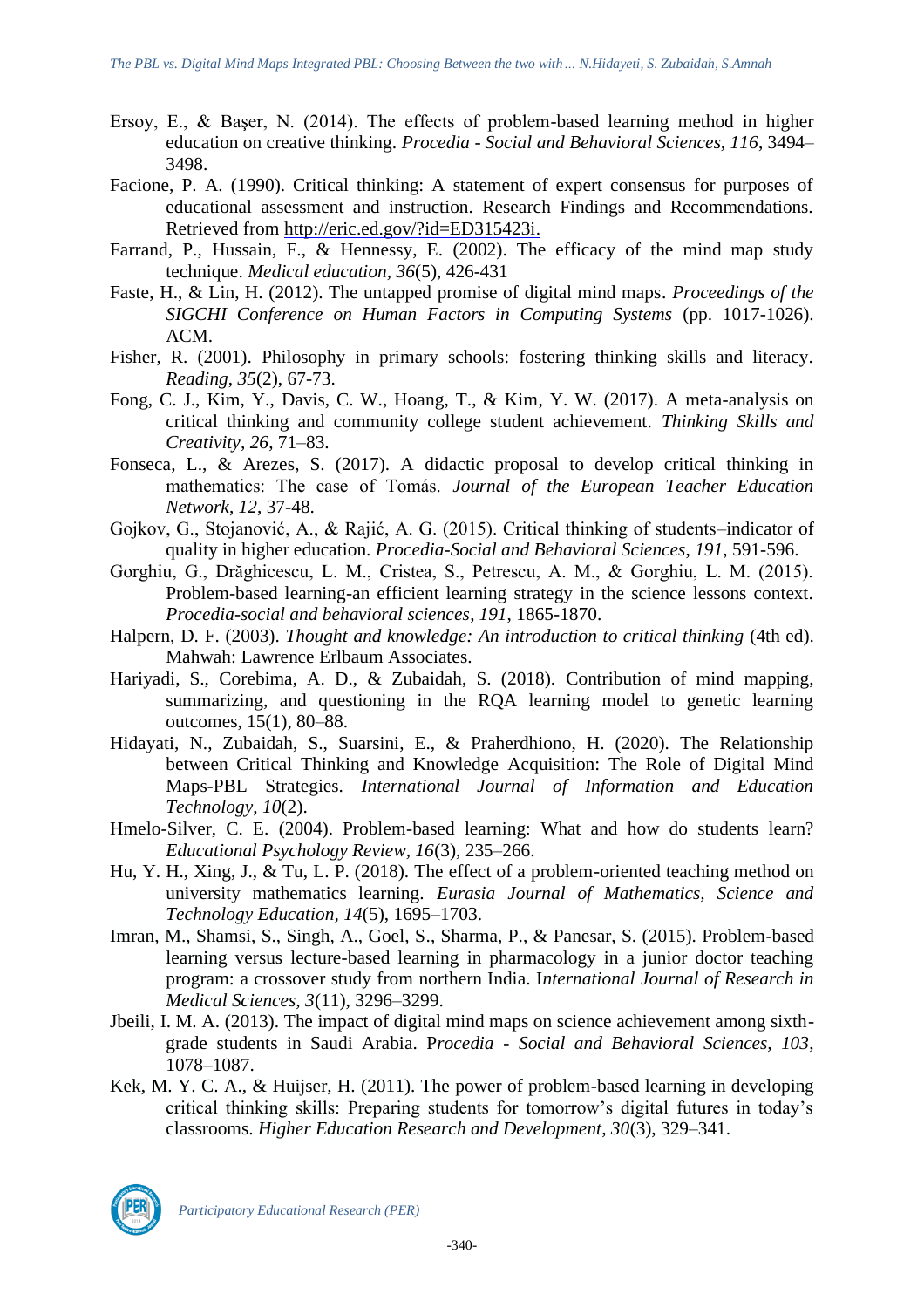- Kim, K., Sharma, P., Land, S. M., & Furlong, K. P. (2013). Effects of active learning on enhancing student critical thinking in an undergraduate general science cours. *Innovative Higher Education, 38*(3), 223–235.
- Klimovienė, G., Urbonienė, J., & Barzdžiukienė, R. (2006). Developing critical thinking through cooperative learning. *Studies about languages, 9*, 77-85.
- Kong, L. N., Qin, B., Zhou, Y. qing, Mou, S. Yu, & Gao, H. M. (2014). The effectiveness of problem-based learning on development of nursing students' critical thinking: A systematic review and meta-analysis. *International Journal of Nursing Studies, 51*(3), 458–469.
- Laampere, M., Matsak, E., & Kippar, J. (2006). Integrating a concept mapping tool into a virtual learning environment: Pedagogical and technological challenges. In Concept maps: Theory, methodology, technology: *Proceedings of the Second International Conference on Concept Mapping* (pp. 280-287).
- Lin, S. S. (2014). Science and non-science undergraduate students' critical thinking and argumentation performance in reading a science news report. *International Journal of Science and Mathematics Education*, 12(5), 1023–1046.
- Mahanal, S.,Zubaidah, S., Bahri, A., Dinnuriya, M.S. 2016. Improving students' critical thinking skills through Remap NHT in biology classroom. *Asia-Pacific Forum on Science Learning and Teaching, 17*(2)
- Mahmoud, A. S., & Mohamed, H. A. (2017). Critical Thinking Disposition among Nurses Working in Public Hospitals at Port-Said Governorate. *International Journal of Nursing Sciences, 4*(2), 128–134.
- McCormick, N. J., Clark, L. M., & Raines, J. M. (2015). Engaging students in critical thinking and problem solving: A brief review of the literature. *Journal of Studies in Education, 5*(4), 100.
- Niwa, M., Saiki, T., Fujisaki, K., Suzuki, Y., & Evans, P. (2016). The Effects of Problem-Based-Learning on the Academic Achievements of Medical Students in One Japanese Medical School, Over a Twenty-Year Period. *Health Professions Education*, *2*(1), 3-9.
- Noonan, M. (2012). Mind maps: Enhancing midwifery education. Nurse Education Today, 33(8), 847−85
- Osman, K., & Kaur, S. J. (2014). Evaluating biology achievement scores in an ICT integrated PBL environment. *Eurasia Journal of Mathematics, Science and Technology Education, 10*(3), 185–194.
- Ozkahraman, S., & Yildirim, B. (2011). An overview of critical thinking in nursing and education*. Am Int J Contemp Research, 1*(2), 190–196.
- Papp, K. K., Huang, G. C., Lauzon Clabo, L. M., Delva, D., Fischer, M., Konopasek, L., … Gusic, M. (2014). Milestones of critical thinking: A developmental model for medicine and nursing. *Academic Medicine, 89*(5), 715–720.
- Papushina, I., Maksimenkova, O., & Kolomiets, A. (2017). Digital educational mind maps: A computer-supported collaborative learning practice on marketing master program. *Interactive Collaborative Learning*, 17–30.
- Qi, A. (2018). A study of the effect of implementing intellectual property education with digital teaching on learning motivation and achievements. *Eurasia Journal of Mathematics, Science & Technology Education, 14*(6), 2445–2452.
- Quitadamo, I.., Faiola, Celia, L., Johnson, E, J., & Kurtz, Martha, J. (2008). Communitybased inquiry improves critical thinking in general education biology. *CBE Life Sciences Education, 7*(3), 327–337.
- Rosciano, A. (2015). The effectiveness of mind mapping as an active learning strategy among associate degree nursing students. Teaching and Learning in Nursing, 10(2), 93–99

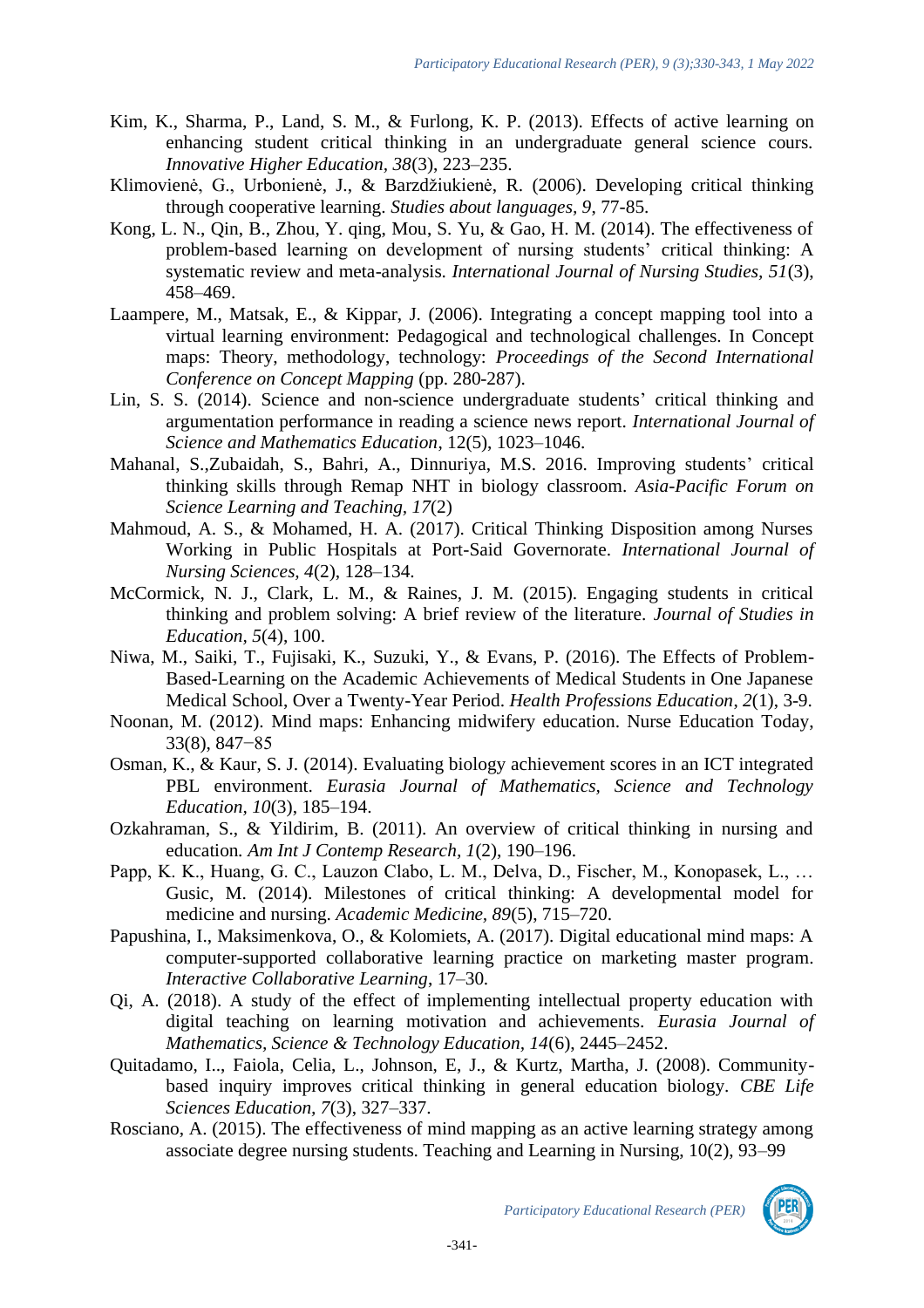- Savery, J. (2006). Overview of problem-based learning: Definitions and Distinctions. Interdisciplinary Journal of Problem Based Learning, 1(1), 269–282.
- Sen, Ö. F., & Sari, U. (2018). From traditional to reform-based teaching beliefs and classroom practices of elementary science teachers. *International Journal of Innovation in Science and Mathematics Education (formerly CAL-laborate International)*, *26*(6), 76-95
- Shishigu, A., Hailu, A., & Anibo, Z. (2018). Problem-based learning and conceptual understanding of college female students in physics. *Eurasia Journal of Mathematics, Science and Technology Education, 14*(1), 145–154.
- Simonova, I. (2015). E-learning in Mind Maps of Czech and Kazakhstan University Students. Procedia - Social and Behavioral Sciences, 171, 1229–1234
- Spencer, J. R., Anderson, K. M., & Ellis, K. K. (2013). Radiant thinking and the use of the mind map in nurse practitioner education. The Journal of Nursing Education, 52(5), 291–293
- Suparni. (2014). Development of critical thinking ability students of mathematical education program through interconnection integration approach. Proceedings of the National Seminar on Mathematics and Mathematics Education. UNY, (November 2013), 978– 979.
- Tan, D. K., Koppi, A., & Field, D. J. (2016). First ear agricultural science student perspectives in graduate attribute development through Problem-Based Learning. *International Journal of Innovation in Science and Mathematics Education*, *24*(1), 54-66
- Tseng, K. H., Chang, C. C., & Lou, S. J. (2012). The process, dialogues, and attitudes of vocational engineering high school students in a web problem-based learning (WPBL) system. Interactive Learning Environments, 20(6), 547–562
- Van Blankenstein, F. M., Dolmans, D. H. J. M., Van der Vleuten, C. P. M., & Schmidt, H. G. (2011). Which cognitive processes support learning during small-group discussion? The role of providing explanations and listening to others. *Instructional Science, 39*, 189–204.
- Vasilyeva, K. K., & Erdyneeva, K. G. (2016). Learning Chinese as a Social and Cultural Factorof in Developing Creativity in Primary School Children. *Procedia - Social and Behavioral Sciences, 233*(May), 433–439
- Von Colln-Appling, C., & Giuliano, D. (2017). A concept analysis of critical thinking: A guide for nurse educators. *Nurse Education Today*, 49, 106–109.
- Vong, S. A., & Kaewurai, W. (2017). Instructional model development to enhance critical thinking and critical thinking teaching ability of trainee students at regional teaching training center in Takeo province, Cambodia. *Kasetsart Journal of Social Sciences, 38*(1), 88–95.
- Wang, Q., & Woo, H. L. (2010). Investigating students' critical thinking in weblogs: An exploratory study in a Singapore secondary school. *Asia Pacific Education Review, 11*(4), 541–551.
- Wei, P. C., He, F., & Huang, S. (2018). Effects of instructional multimedia integrated situational approach on students' learning achievement. *Eurasia Journal of Mathematics, Science and Technology Education, 14*(7), 3321–3327.
- Wijnen, M., Loyens, S. M. M., & Schaap, L. (2016). Experimental evidence of the relative effectiveness of problem-based learning for knowledge acquisition and retention. *Interactive Learning Environments, 24*(8), 1907–1921.
- Yildirim, B., & Ozkahraman, S. (2011). Critical thinking in nursing process and education. *International journal of humanities and social science*, *1*(13), 257-262.